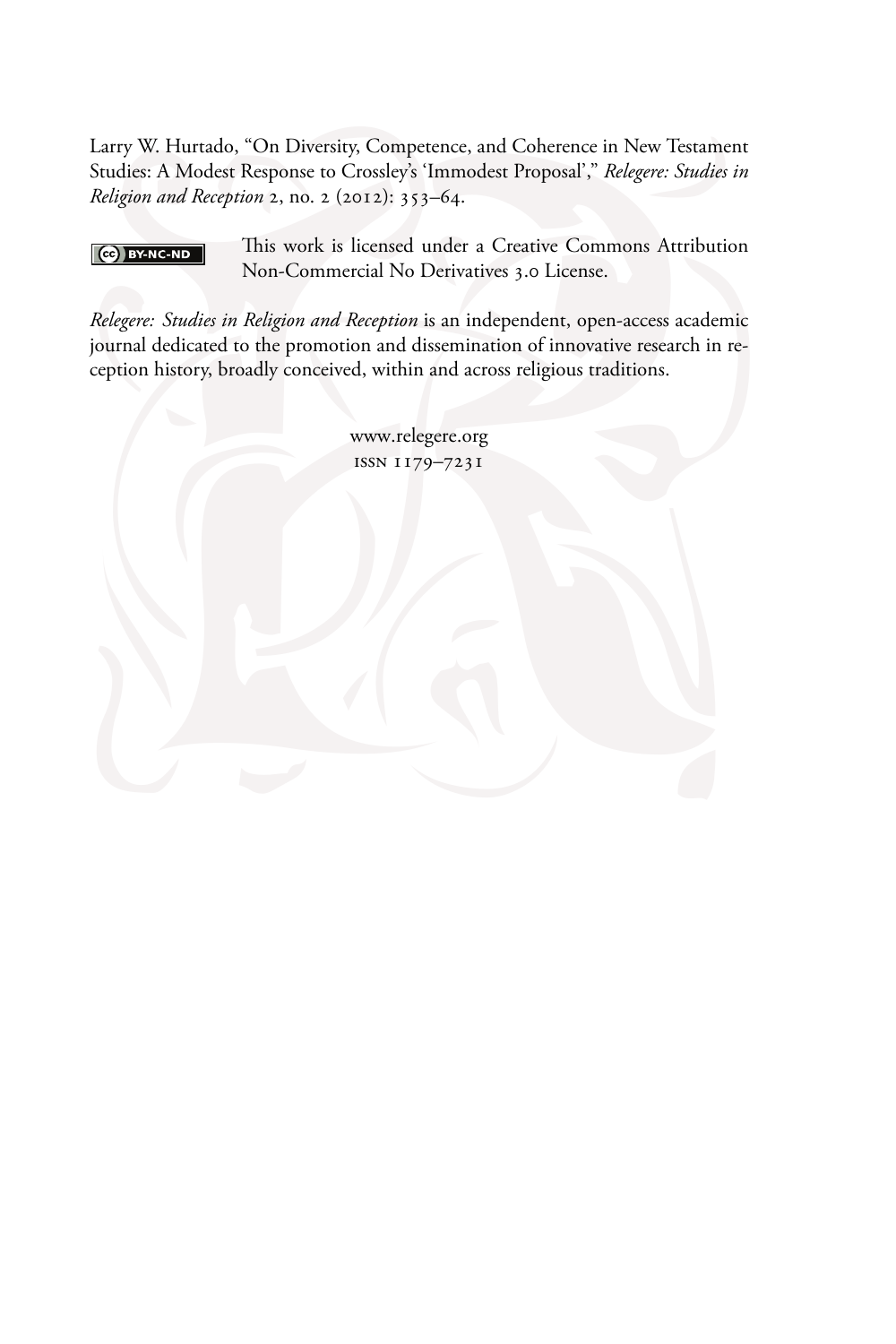## Larry W. Hurtado

# **Essay: On Diversity, Competence, and Coherence** in New Testament Studies

A Modest Response to Crossley's "Immodest Proposal"

TN A PREVIOUS issue of this journal, James Crossley identified me as "a de-Ibating partner" in a lengthy discussion that ranged over various matters, including the importance of scholars in biblical studies having an acquaintance with various methods and theories operative in today's academia, the particular importance of reception history in biblical studies, the desirability of an international perspective, the justifications offered for biblical studies in a modern university, and how biblical studies might best position itself in inter-disciplinary endeavours. In this more modest-size response, I wish to correct Crossley's characterization of my own emphases, and also speak to a

Larry W. Hurtado is Emeritus Professor of New Testament Language, Literature, and Theology at the University of Edinburgh.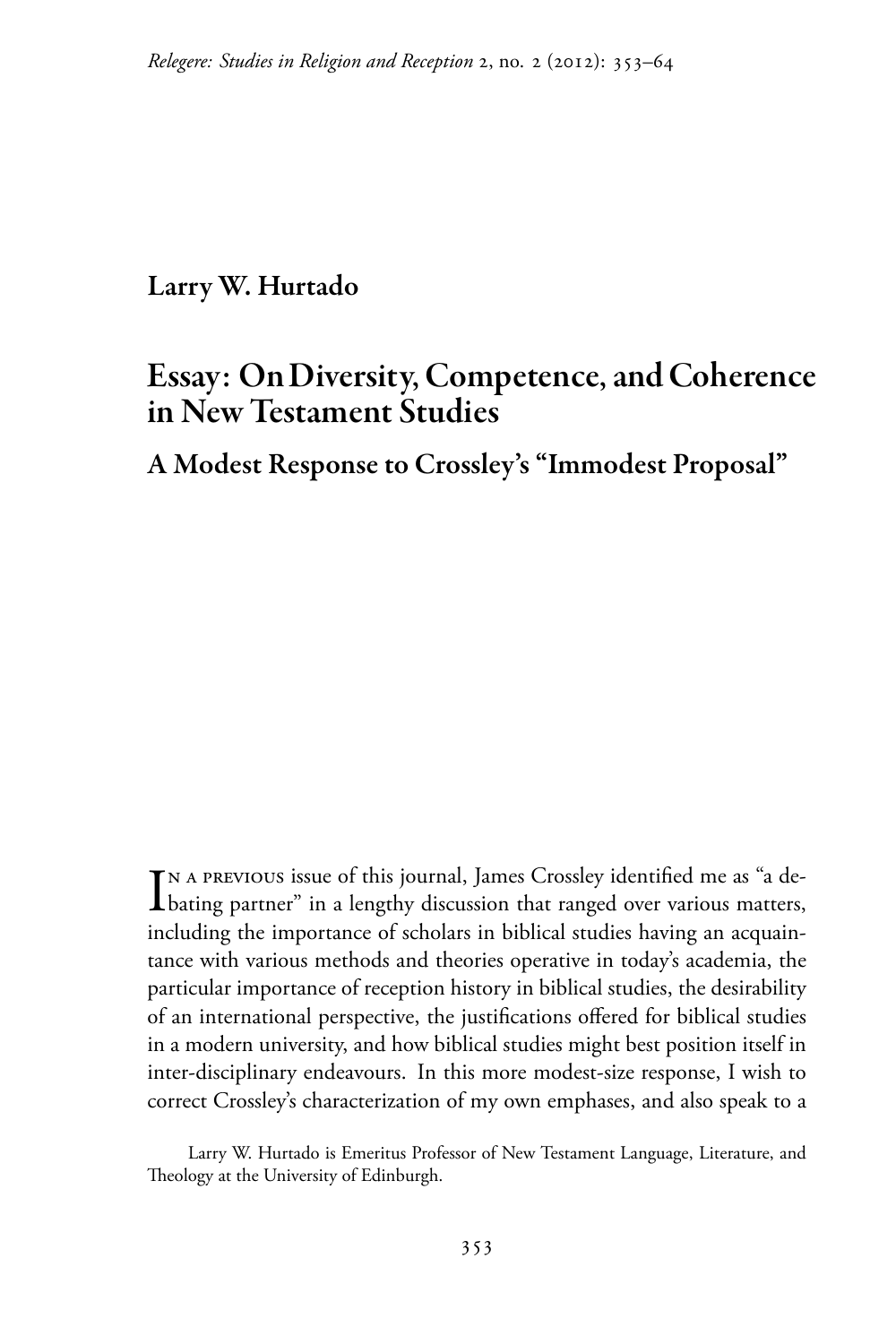few of the main issues that he engages, including the place of reception history in biblical studies, with particular reference to New Testament studies.<sup>1</sup>

#### Correcting a Misconstrual

So before we engage the other issues, I want to correct the impression that may be given from Crossley's rather negative portrayal of what I have advocated about New Testament studies.<sup>2</sup> Essentially, I think he mis-characterizes my view and so raises a false alarm about it that distracts from the real issues that deserve consideration (to which I turn later). At a few points in his essay he seems to glimpse that his criticism might not quite fit, and that we are perhaps not really at logger-heads over such things as the value of interdisciplinary research and drawing upon theories and approaches from other fields.<sup>3</sup> Nonetheless, he repeatedly presents my emphasis that New Testament scholars should have appropriate competences for exegesis as somehow entailing (or encouraging among others) a lack of appreciation (or even a disdain) for engagement with other disciplines and, in particular, the study of the reception history of biblical texts. But I am seriously puzzled at all this, for I cannot find any statement in my own publications that he cites that even implies the negative outlook that he imputes to me toward "wider" learning and the "bigger picture." In particular, I cannot find any "debate" over reception history (a topic to which I return later), certainly nothing from me questioning its value  $(154)$ .

<span id="page-2-0"></span><sup>1</sup> James G. Crossley, "An Immodest Proposal for Biblical Studies," Relegere: Studies in Religion and Reception 2, no. 1 (2012): 153-77. Further references will be given in the text. I am grateful to the editors of Relegere for this opportunity to present this response in the journal. I also thank Crossley for comments on an earlier draft of this response.

<span id="page-2-4"></span><span id="page-2-1"></span><sup>2</sup> He particularly reacts to the following blog-postings: "Tools of the Trade," Larry Hurtado's Blog, September 4, 2011, http://larryhurtado.wordpress.com/2011/09/04/tools-ofthe-trade/; "Tools of the Trade ... Encore," Larry Hurtado's Blog, September 5, 2011, http: //larryhurtado.wordpress.com/2011/09/05/tools-of-the-trade-encore/; "Languages, Theories, Approaches," Larry Hurtado's Blog, September 8, 2011, http://larryhurtado.wordpress. com/2011/09/08/languages-theories-approaches/. He also cites (somewhat less negatively) the published version of my Edinburgh inaugural lecture "New Testament Studies at the Turn of the Millennium: Questions for the Discipline," Scottish Journal of Theology 52, no. 2 (1999):  $158 - 78.$ 

<span id="page-2-3"></span><span id="page-2-2"></span><sup>3</sup> E.g., in note 4, he demurs from contending that I would disagree with his concern for awareness of "wider basic issues in the Humanities" among biblical scholars, and he quotes my exhortation in my inaugural lecture that "the larger questions" require New Testament scholars to draw upon a variety of other disciplines (Hurtado, "Questions for the Discipline,"  $168 - 69$ ).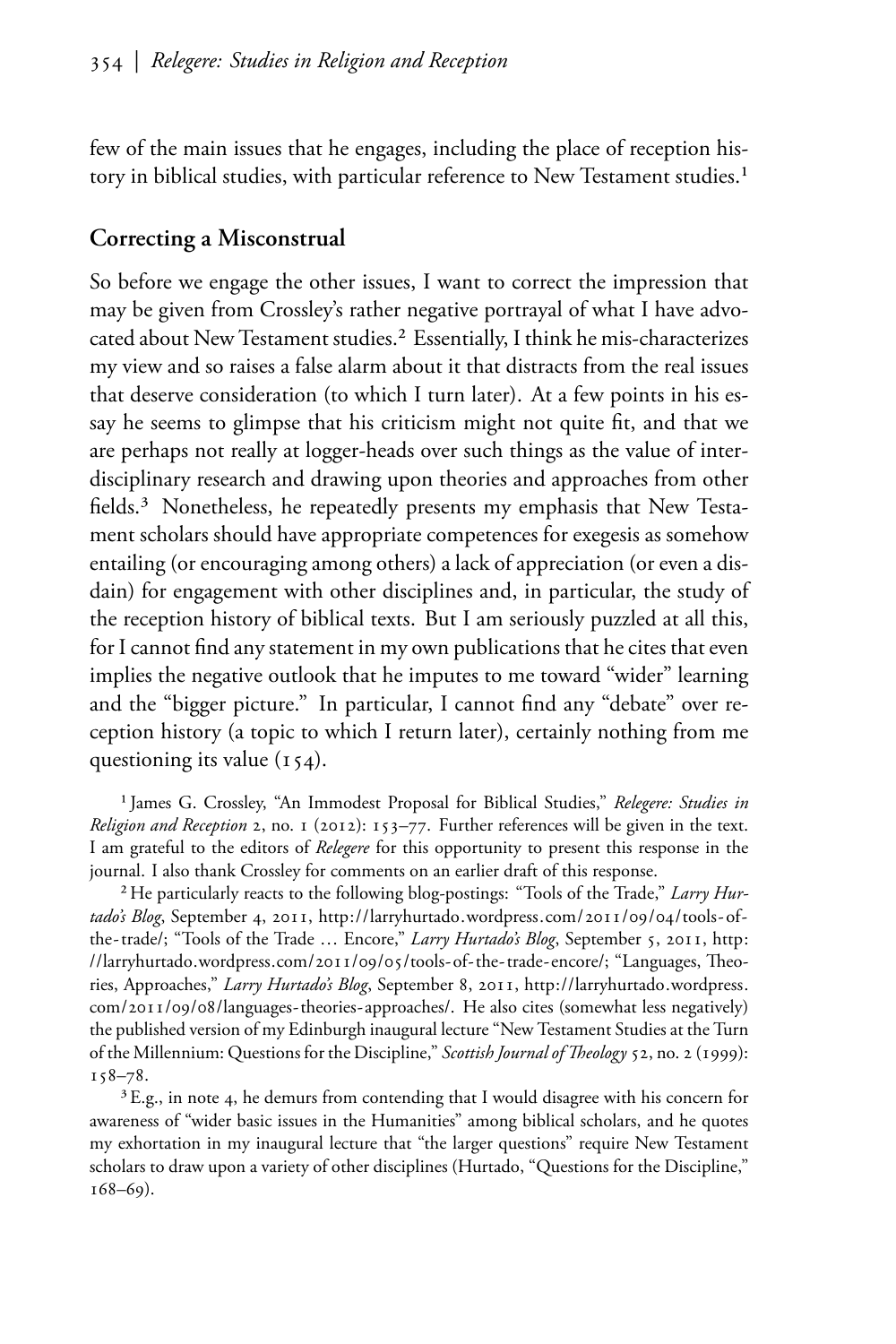Indeed, having served as the Associate Editor for a major reference work on reception of the Bible in English literature, having founded the University of Manitoba Institute for the Humanities (to promote research across Humanities disciplines), and being currently involved at various stages of three large inter-disciplinary research projects of international scope, it is a bit surprising to find my views characterized at several points in his essay as "insular," "narrow," "obsessed with language and exegetical study," as potentially having a "negative impact on British New Testament studies, and perhaps beyond," and exhibiting a "disconnect" with other disciplines.<sup>4</sup> Because Crossley belabours this characterization of my view across his essay, I ask readers' indulgence in trying briefly to set the record straight.

This misconstrual begins in his opening sentence. He characterizes one of my blog-postings (from September 2011) as outlining "the [his words, emphasis mine] essential features of a British doctorate in New Testament studies," and then quotes my comments advocating the importance of New Testament scholars having a competence in Greek and certain other languages and the ability to handle the features of the Nestle-Aland Greek NT. But his statement gives the incorrect impression that I present these particular abilities as outlining fully "the" competence that should be reflected in a PhD in New Testament, to the exclusion of anything else. In point of fact, immediately prior to and shortly after the comments that he cites from my blog-posting, I clearly posit these particular competences as "*a few*" of those that are important.<sup>5</sup> I cannot see why my underscoring certain competences as "essential tools" for those who wish to operate as New Testament scholars should be taken as a disparagement of, or tacit encouragement to neglect, other competences as also important.

Moreover, in my blog-posting that seems to have then generated various responses (by Crossley and a number of others), I specifically indicated what prompted me to underscore these particular "tools of the trade." There

<span id="page-3-0"></span><sup>4</sup> "Narrow" (156, 168, 176), "obsessed" (158), "negative impact" (158), "a disconnect" (166-67). At one point, however, Crossley does acknowledge that "Hurtado's model [i.e., my emphasis on basic tools of exegetical competence] is obviously not entirely without merit" (176). I suppose I should feel encouraged! The reference work I mention is David L. Jeffrey, ed., A Dictionary of Biblical Tradition in English Literature (Grand Rapids: Eerdmans, 1992).

<span id="page-3-1"></span><sup>5</sup> Hurtado, "Tools of the Trade." My statement preceding the material that Crossley quotes: "Put another way, there are some basic 'tools' that every NT PhD graduate should be able to use, preferably well. I'll mention a few that I think are important;" and following the statements that he quotes: "There are other things that ought to characterize the PhD in the field, but these are essential tools."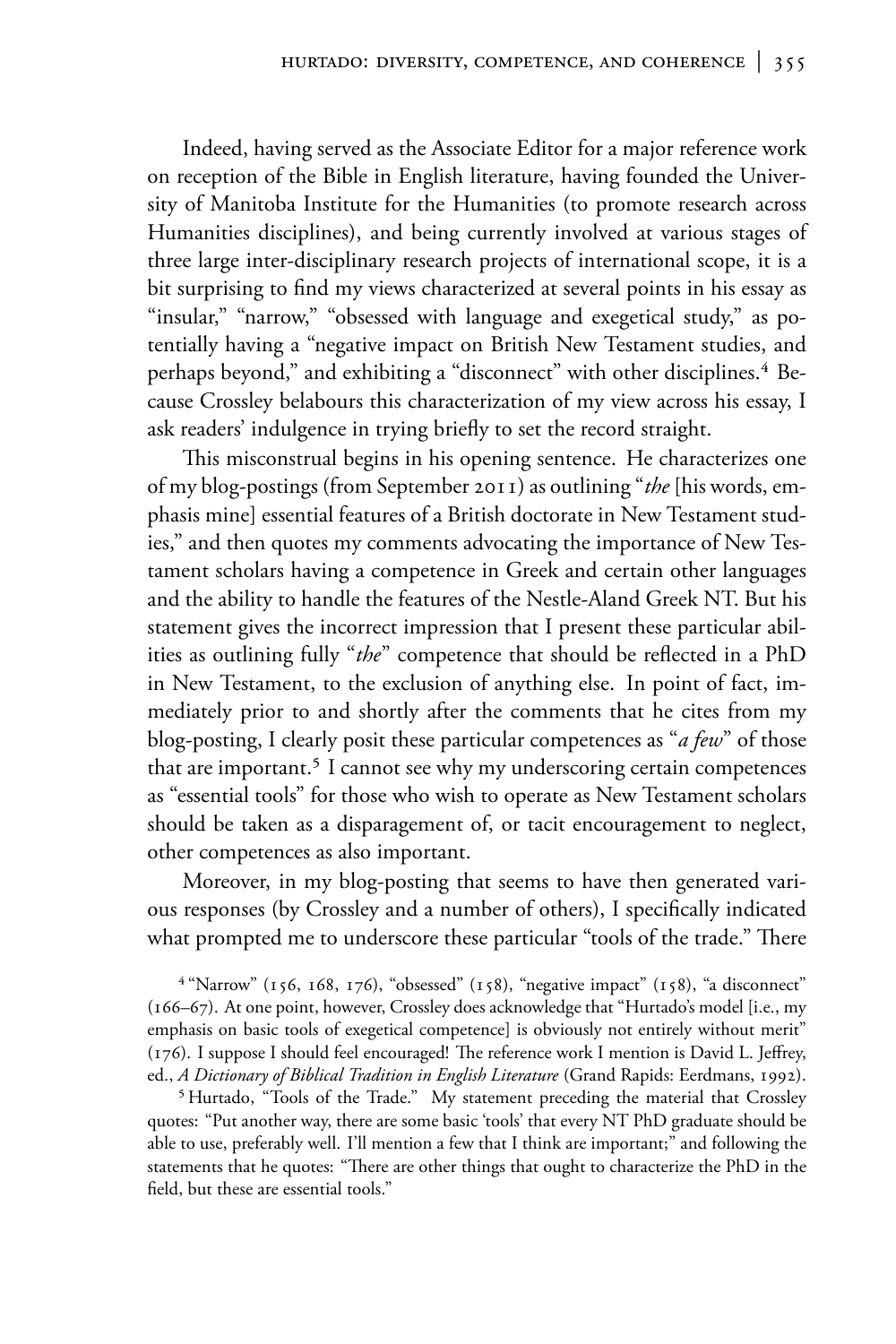were recent reports from a couple of external examiners about PhD students having submitted theses that involved exegetical work who seemed unable to read the Greek New Testament, unable to engage relevant work in German or French, and out of their depth when it came to something as basic as handling (or even noticing) textual variants in the Nestle-Aland edition of the Greek New Testament. That is, contrary to the impression readers might take from Crossley's essay, the intention in my blog-posting was not to set out a full proposal for what should comprise a PhD in New Testament, and certainly not to dictate or forbid what lines of inquiry PhD students and scholars could undertake in addition to exegetically-based studies. I find it puzzling that simply (re)affirming that New Testament scholars should have certain basic and appropriate competences (which then and now I regard as uncontroversial) aroused the "heated" responses from some others in the "blogosphere" (to use the jargon) and the anxiety that Crossley expresses in his lengthy essay about the supposed effects of my statement  $(155)$ .

In addition to misconstruing my blog-postings of September 2011, Crossley seems to me to confuse matters by introducing other issues. I reiterate that the point of those postings was to underscore (for the reasons stated) certain basic competences we should expect of PhD-level students who wish to become New Testament scholars. This has nothing to do with whether scholars from another discipline can make a contribution to the study of the New Testament and/or early Christianity. Within the limits and angles of their expertise, of course they can! Nor is the issue whether PhD theses in New Testament may, for example, focus on the literary properties of biblical writings or may take a social-scientific approach to early Christianity. Biblical scholars have been producing these sorts of studies for decades.

Crossley expresses concern about an "uncritical acceptance" by others of my argument that certain competences should not be treated as optional in New Testament scholarship, worrying that this may leave little scope within PhD studies for "intellectual risk-taking and invention." He also alleges that "Hurtado and his supporters would not be happy" with "a more nuanced and creative notion of history and historical explanation" or with requiring "some more vigorous testing in wider *historical* methods" (159n11).<sup>6</sup> He does not give any examples of the reactionary, narrow-minded attitude toward genuine

<span id="page-4-0"></span><sup>&</sup>lt;sup>6</sup>He graciously notes, however, that the narrow attitude he fears is "not necessarily" my intention, and that I am "much more careful than some" in referring to French and German scholarship "irrespective of relevance."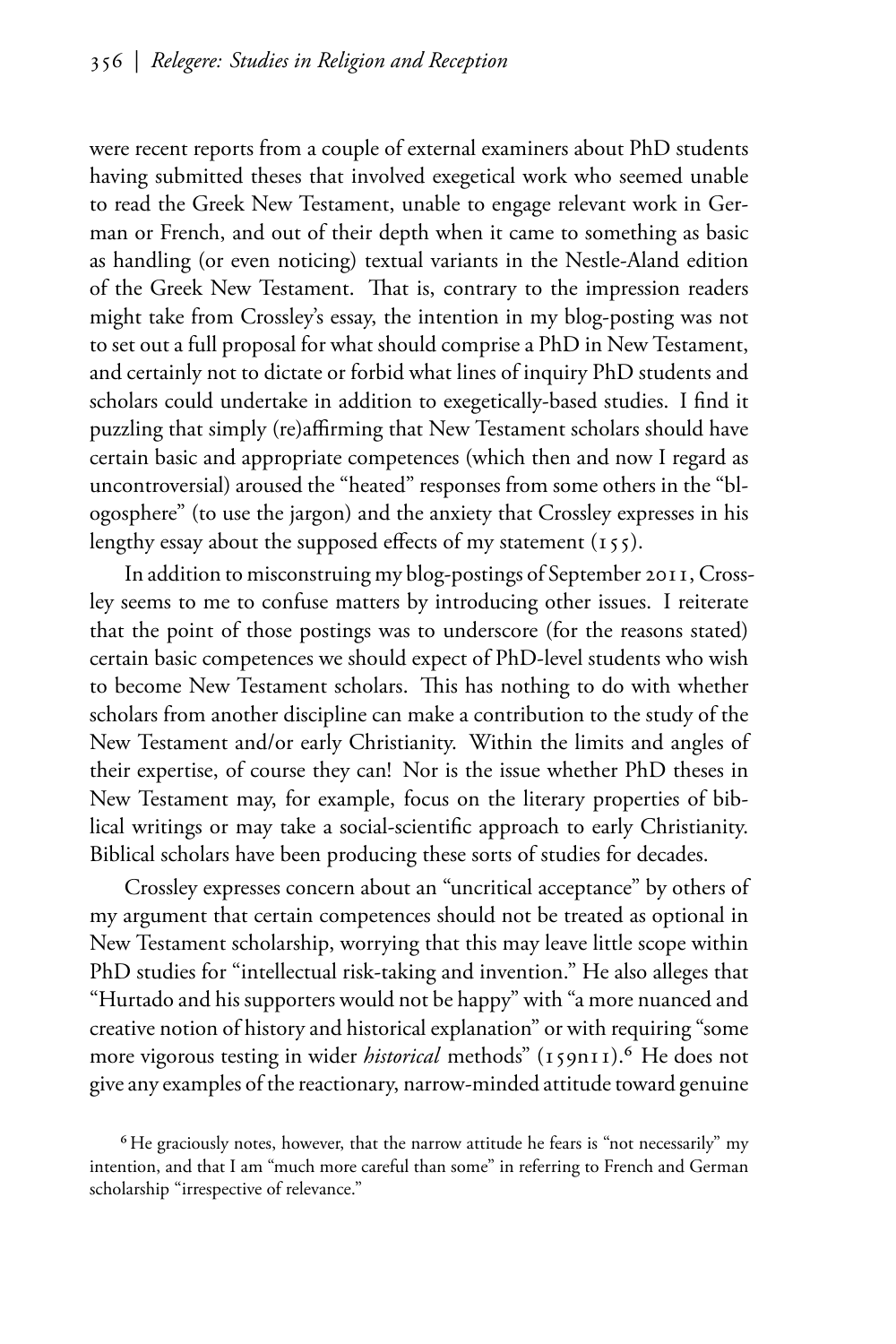scholarly creativity that he fears may develop from my views. This seems to me, therefore, close to being a red herring, and not the only one in his essay.

In another part of his essay, for example, he cautions that "avoiding reception history would not be wise as a blanket decision," and he asks "if reception is not to be part of the British doctorate" (I presume he means in New Testament studies) what is to be done with students doing theses in this area, and with departments and staff involved in this sort of study (162). Though he does not name me there, one can take the impression that he is contending with my stance. I offer a view of reception history in biblical studies later in this response. At this point, I will simply say that Crossley's statement amounts to another red herring. Neither explicitly nor by implication in any of my statements that Crossley posits as framing this "debate" with him is there any such exclusion or forbidding of reception history as a legitimate area for PhD studies or scholars.<sup>7</sup>

Likewise, Crossley's assertion that "if we go by the skills Hurtado demands of New Testament scholars ... the discipline remains largely limited to the ancient world" is simply baffling to me  $(166)$ . So, his allegation of a "disconnect between Hurtado's vision of New Testament ... studies and the use of the Bible" in other disciplines seems to me mis-judged and groundless  $(166-67)$ . He cites a passage in my inaugural lecture in which I underscore the importance of engaging the religious ideas reflected in the New Testament, but he fails to indicate that in it I was specifically critical of New Testament scholars who profess simply to be ancient historians or social scientists of early Christianity. Moreover, a bit later in the lecture I applaud the "increasingly international and cross-cultural diversification" of the field of New Testament studies, and the inclusion also of hermeneutical issues and the "critical consideration" of the New Testament writings and the ideas and practices reflected in them posed, for example, by feminist scholars.<sup>8</sup>

In sum at this point, I regret to have to say Crossley seems to me to have framed the supposed "debate" by ascribing to me a stance that allows him to use it as a convenient foil. But this involves mis-characterizing my views, drawing dubious implications from them that have no basis in what

<span id="page-5-0"></span><sup>7</sup> There is also a red-herring in his querying the propriety of testing a doctoral candidate for knowledge of Greek who presents a thesis on "New Testament texts in twentieth-century pop culture" (163n20). A student who cannot read Greek may well produce a good thesis in pop culture, but the question I addressed was what basic competence to expect of students who wish to become New Testament scholars.

<span id="page-5-1"></span><sup>8</sup> Hurtado, "Questions for the Discipline," 170-72.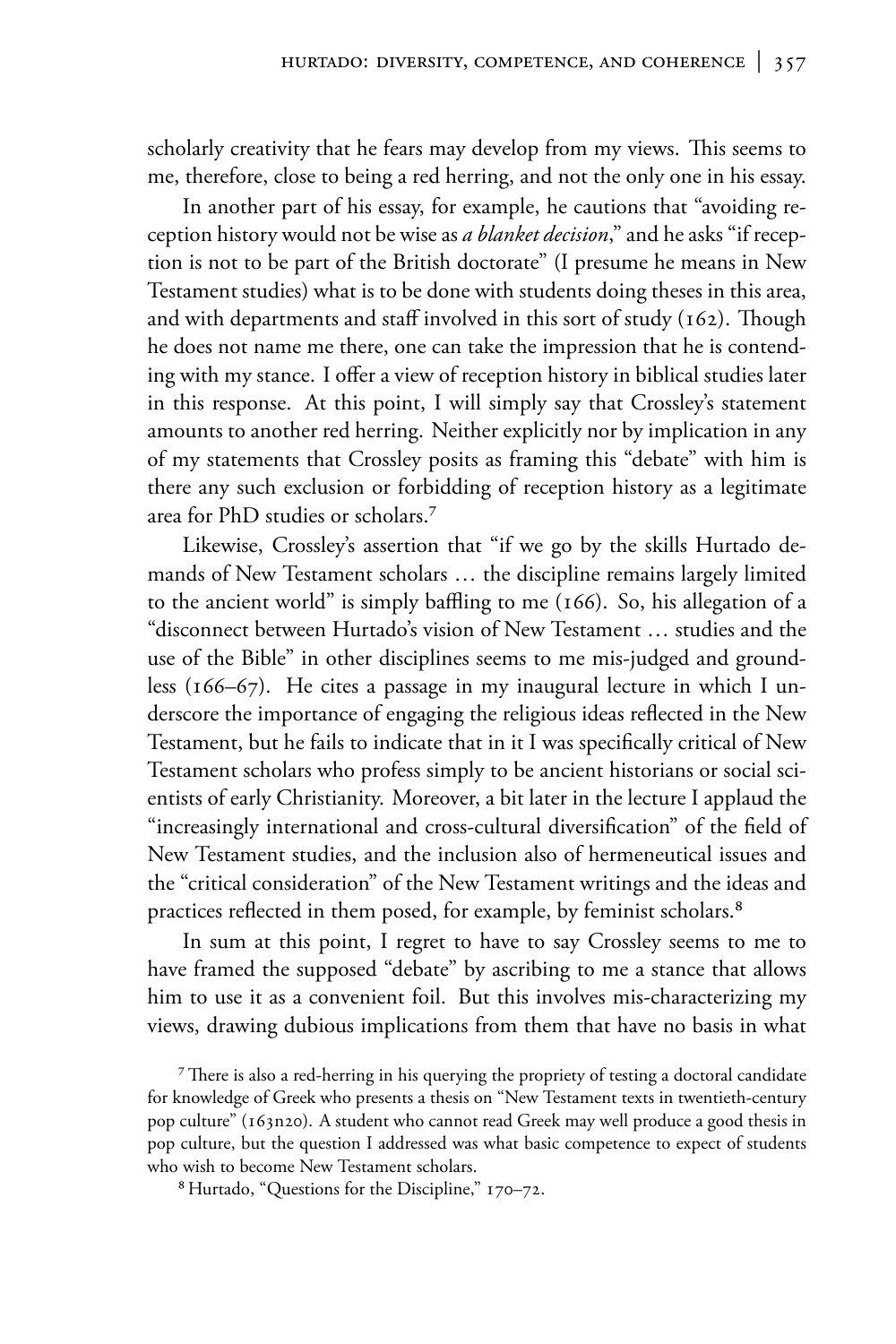I have actually written. There is in fact no "debate" between us over matters such as whether New Testament scholars can pursue questions beyond 300 CE (including specifically reception history of biblical texts), or engage in cross-disciplinary projects, or employ methods and theories derived from other disciplines, or take part in critical reflection on the nature of the discipline itself, and I see no basis in anything I have written for Crossley to have alleged otherwise. To my mind, the question is whether those who wish to be scholars of the New Testament (not specialists in pop culture or film history or nineteenth-century Americana, etc.) should have certain basic "tools," among which are competence in Greek and at least the main languages of scholarly publication in the field. I am unrepentant in affirming that they should. I turn now to discuss some other issues raised in his essay.

### "Internationalist" and "Euro-centric"

After approving allegations made by a couple of "heated" bloggers that my stance is "Euro-centric . . . to the exclusion of non-Western scholarship," Crossley goes on to claim that expecting PhD students in New Testament to be able to engage work in German and French "limits what a PhD student can do and means that certain potentially creative and innovative scholarship ... is downplayed or even excluded by default" (168). In the context of this statement, it appears that Crossley means PhD students from a culture outside of the European and North American settings. But his claim is dubious.

Surely, accusations of insularity and consequent exclusion of "potentially creative and innovative scholarship" require corroboration. But neither Crossley nor either of the two (somewhat abusive) bloggers he cites with tacit approval offers any instance where I (or my supposed "supporters") "exclude" non-Western scholarship or stifle creativity and innovation in PhD students from "non-Western" cultures. I simply reject the charge, therefore, and turn to consider briefly what makes "internationalist" scholarship.

Since first offering a PhD in theological subjects in 1919, the University of Edinburgh has a rather long and strong record of welcoming PhD students from many countries, and these include some fine New Testament students from various settings in Africa, Asia and Latin America as well as Europe and North America. Those who come for New Testament study, from whatever cultural setting, come here precisely to acquire the competence to function as New Testament scholars back in their home countries. They eagerly seek to consolidate their abilities in Greek, and also recognize the need to engage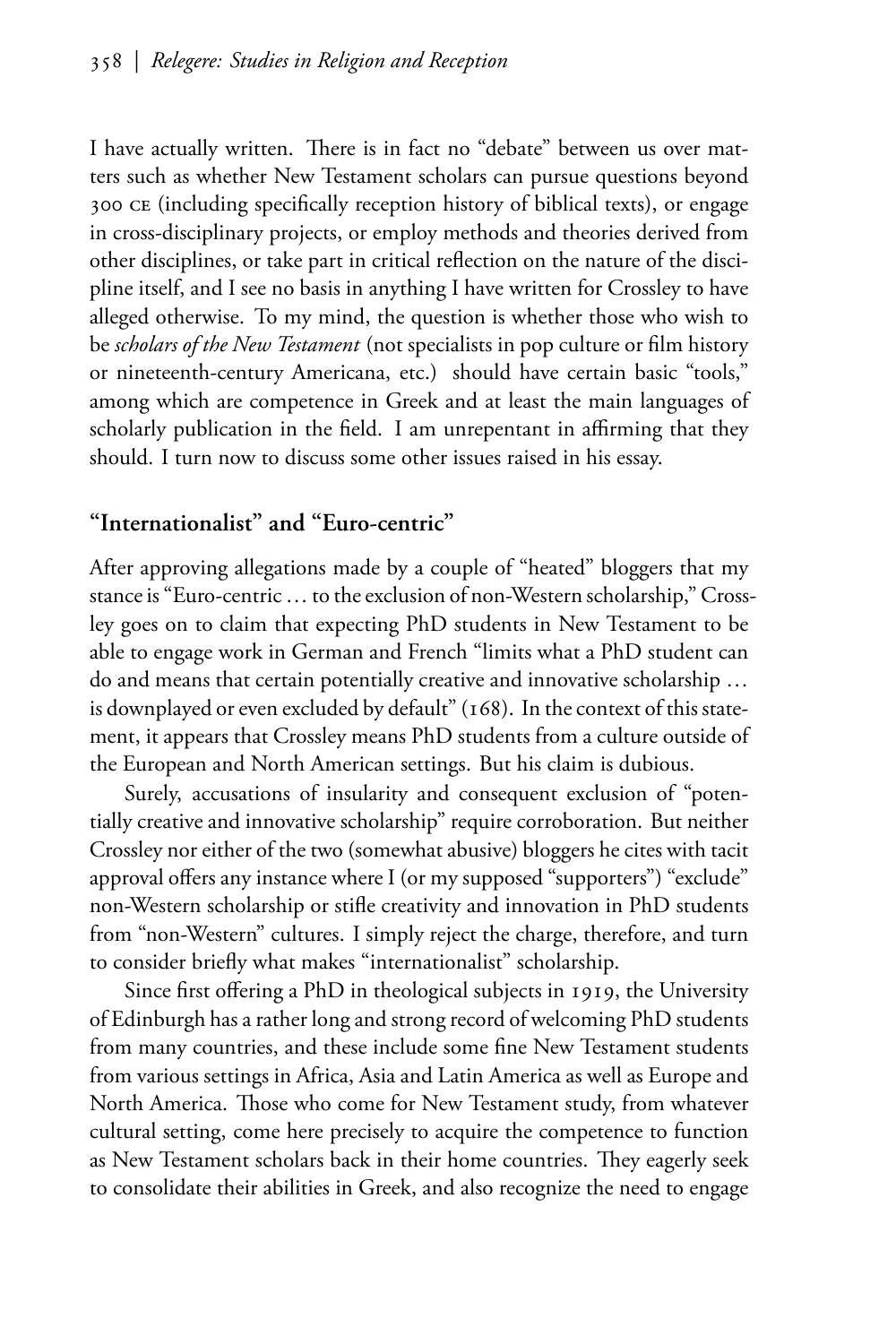relevant work in the European languages that remain the most frequently used for scholarly publication on most topics in the field. That is, they seek precisely to become scholars able to participate in the international dimension of the field of New Testament studies. But they certainly bring their own experiences and interests, which are very much shaped and prompted by their home cultures, and their theses often directly reflect and relate to their own provenances. It is, therefore, curious to suggest (without substantiation) that their work may not have been "creative" and "innovative," or that the concerns of those from a "non-Western" setting have been somehow "downplayed or even excluded."

Crossley emphasizes "post-colonialist" approaches in biblical studies as particularly illustrative of the commendable internationalization of biblical studies. Certainly, post-colonialist criticism is one of the colours in today's exciting rainbow-diversity in biblical studies, both in approaches and demographics. But in my own visits to various "non-Western" countries, I have not found much enthusiasm for the negative view of at least some post-colonialist advocates toward the biblical writings and those who brought them to their lands.<sup>9</sup> In fact, overwhelmingly, Christians of the various cultures with which I have any knowledge find in the biblical writings deep positive meaning and inspiration. They certainly read the Bible in their own settings, but the nature of biblical interpretation in "non-Western" settings is too rich and diverse to privilege post-colonialist criticism as a particularly crucial criterion.<sup>10</sup>

To return to the main issue, however, I am baffled that Crossley seems to regard it as "insular" to expect PhD students who wish to become New Testament scholars, from whatever culture, to have adequate abilities in the Greek New Testament and to engage at least the main bodies of scholarly discussion of the New Testament. How is it less "internationalist" for students from various cultures to be expected to include in their preparation this sort of competence? How does urging good abilities in Greek detract from "creative" and "innovative" work, or from engaging theory and approaches from other disciplines, or from an internationalist perspective? Why is it all

<span id="page-7-0"></span><sup>9</sup> Cf., e.g., M. W. Dube Shomanah, "Post-colonial Biblical Interpretation," in *Dictionary* of Biblical Interpretation, ed. John H. Hays, vol. 2 (Nashville: Abingdon Press, 1999), 299-303.

<span id="page-7-1"></span><sup>10</sup> In comments on an earlier draft of this response, Crossley assured me that (contrary to the impression one can take from his essay) he meant no prioritizing of post-colonialist approaches, and that "it means little to me if someone doesn't embrace postcolonialism" as particularly crucial.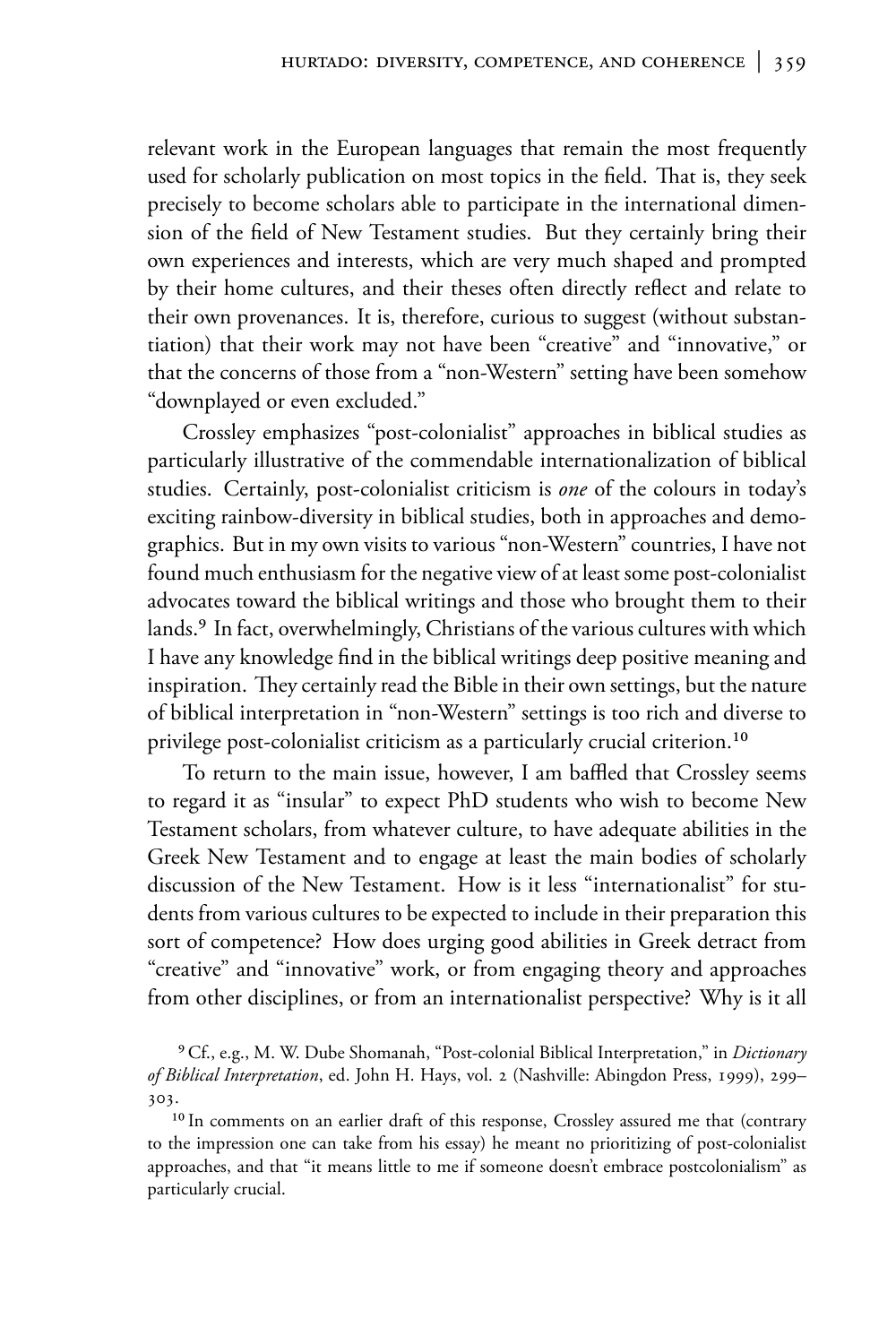posed as a zero-sum game, in which if one thing is emphasized something else must be minimized?<sup>11</sup>

#### The British PhD

One contributing factor in Crossley's anxieties about what should be expected of PhD students is likely the time-frame for completion of the British PhD (thirty-six months optimally). In the North American PhD pattern, students typically spend a couple of years taking courses in a set of fields (in preparation for qualifying exams that must be passed before proceeding to thesis work, demonstrating general competence in these fields), and during this time they can also make up for deficits in competence in languages or other matters. But in the UK pattern, there is scarce provision for this and they commence thesis research immediately. So, for example, if students commence PhD work without any reading ability in either German or French, and with scant acquaintance with how to use the Greek New Testament, it might well be difficult for them to acquire these skills in addition to completing their thesis within the set time-frame.

Two rather obvious responses present themselves: Either adjust (reduce) what to expect of PhD students in the UK or else advise applicants to gear up in advance for the British PhD more (or earlier) than what is necessary for commencing a PhD in the North American pattern. In Edinburgh, we take the latter approach, expecting PhD applicants to have a working ability in the relevant languages at the outset of their studies. Other universities, of course, are free to chart their own course.<sup>12</sup> But I stress that there is no inherent necessity to play off against each other the expectation that PhD students in New Testament should have the basic skills that I have emphasized and should also acquire an acquaintance with the theories and approaches appropriate to their research and to being knowledgeable and current in the  $field<sup>13</sup>$ 

<span id="page-8-0"></span><sup>11</sup> This may not have been Crossley's intention, but it is an impression one can take from his rhetoric.

<span id="page-8-1"></span><sup>12</sup> But in the UK the examination of PhD theses by external examiners seems to presuppose a certain sector-wide shared expectation of what kinds of basic competence should comprise a doctorate in a given field.

<span id="page-8-2"></span><sup>13</sup> In a note to me, Crossley asked whether this implies that certain thesis topics (e.g., use of the NT in American politics) are excluded as "a NT doctorate." But my point is that, whatever the topic of the thesis, someone called a "NT scholar" should be able to consult the Greek NT and engage at least the main bodies of scholarly publications in the field. There is more to being a NT scholar than what may happen to be the topic of one's thesis.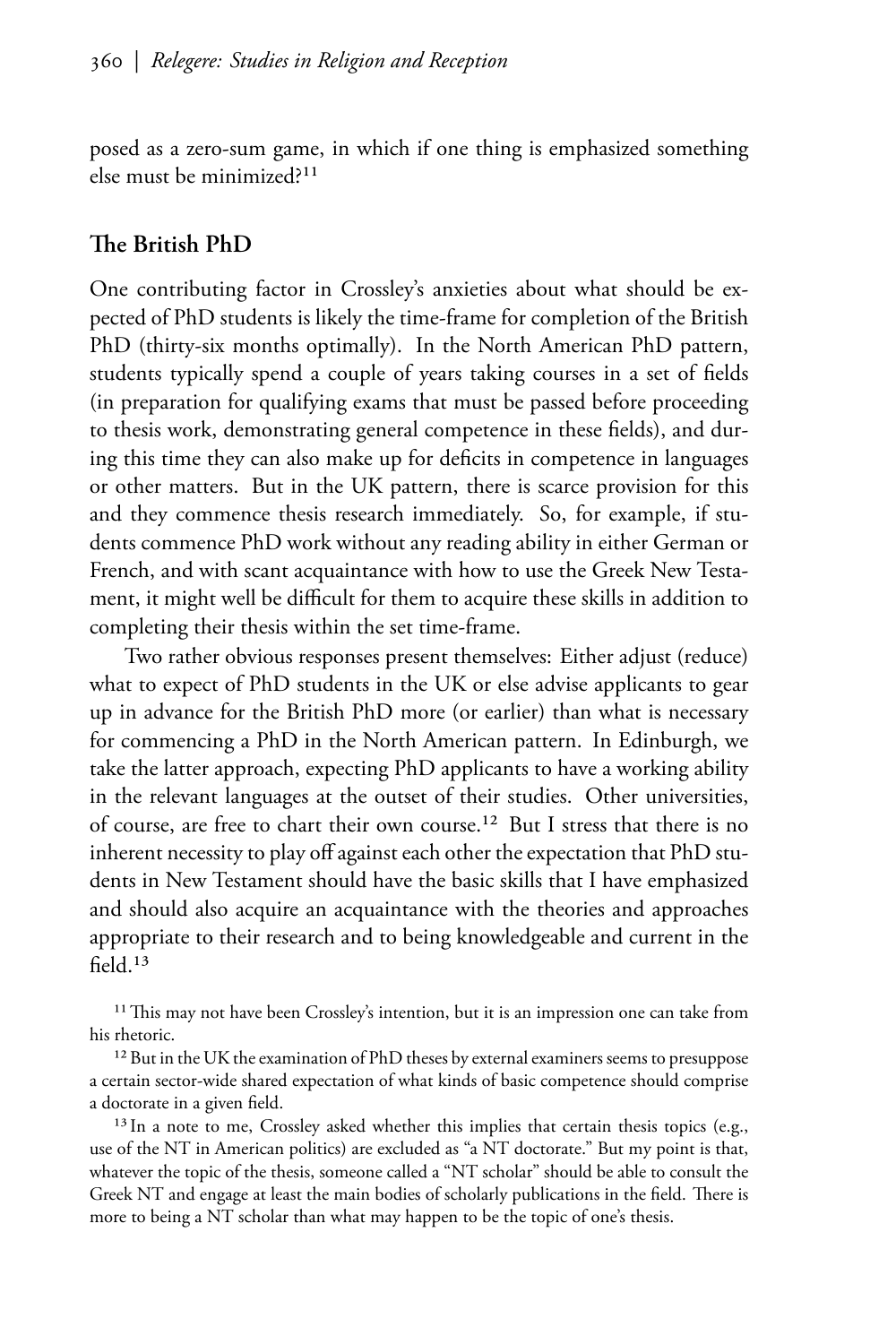#### **Reception History**

In a section of his essay headed "In Defence of Reception History," Crossley sketches what he calls his "agenda" for biblical studies, underscoring reception history  $(160)^{14}$  He rightly emphasizes that studies of the reception of biblical writings can be conducted across the many centuries and cultures in which these writings have had influence and been appropriated (or reacted against). Then, once again, he draws a contrast with the "limited" scope that he ascribes to my emphasis on competence in the New Testament texts, their (ancient) historical context, and the scholarship on them as necessary for those who wish to be New Testament scholars. As I have indicated already, however, this contrast is based on inferences that I find dubious. So let us turn now briefly to the question of how reception-history may be seen from the stance that I take.

I first register agreement that it is not necessary to be a biblical scholar to do some kinds of interesting analysis of the reception history of biblical writings. Crossley seems at pains to emphasize this, as if we differ, but here again he misconstrues me. For example, Victorian historians can trace the rise of biblical criticism and reactions to it in Britain. Scholars trained in cultural studies can study how the Bible features in films, pop culture, or modern music. And, yes, as Crossley notes, it is remarkable that several contemporary philosophers (e.g., Stanislas Breton, Alain Badiou, Giorgio Agamben, Slavoj Žižek) have written on the Apostle Paul, something that he rightly says should be noticed by biblical scholars.<sup>15</sup>

I also agree that it is perfectly appropriate for biblical scholars to study the history of the reception of the biblical writings. Indeed, as William Lyons intriguingly proposed, we could even think of New Testament studies more

<span id="page-9-1"></span><sup>15</sup> For enthusiastic discussion, see, e.g., Ward Blanton, *Displacing Christian Origins: Philos*ophy, Secularity, and the New Testament (Chicago: University of Chicago Press, 2007). Though I find these works intriguing, I am not myself so taken with them as is Blanton, largely because they suffer from an inadequate engagement with biblical scholarship. See, e.g., my own more limited comments on Alain Badiou's book on Paul: Larry W. Hurtado, "Paul and the Continental Philosophers," Larry Hurtado's Blog, February 29, 2012, http://larryhurtado. wordpress.com/2012/02/29/paul-and-the-continental-philosophers/. See also John D. Caputo and Linda Martin Alcoff, eds., St. Paul Among the Philosophers (Bloomington: Indiana University Press, 2009), esp. the essay by Paula Fredriksen, "Historical Integrity, Interpretive Freedom: The Philosopher's Paul and the Problem of Anachronism," 61–73, for a frank critique of Badiou.

<span id="page-9-0"></span><sup>&</sup>lt;sup>14</sup> He also refers here to "various approaches relating to critical theory, poststructuralism, and cultural studies" as part of his "agenda", but he seems to focus on what he calls "reception."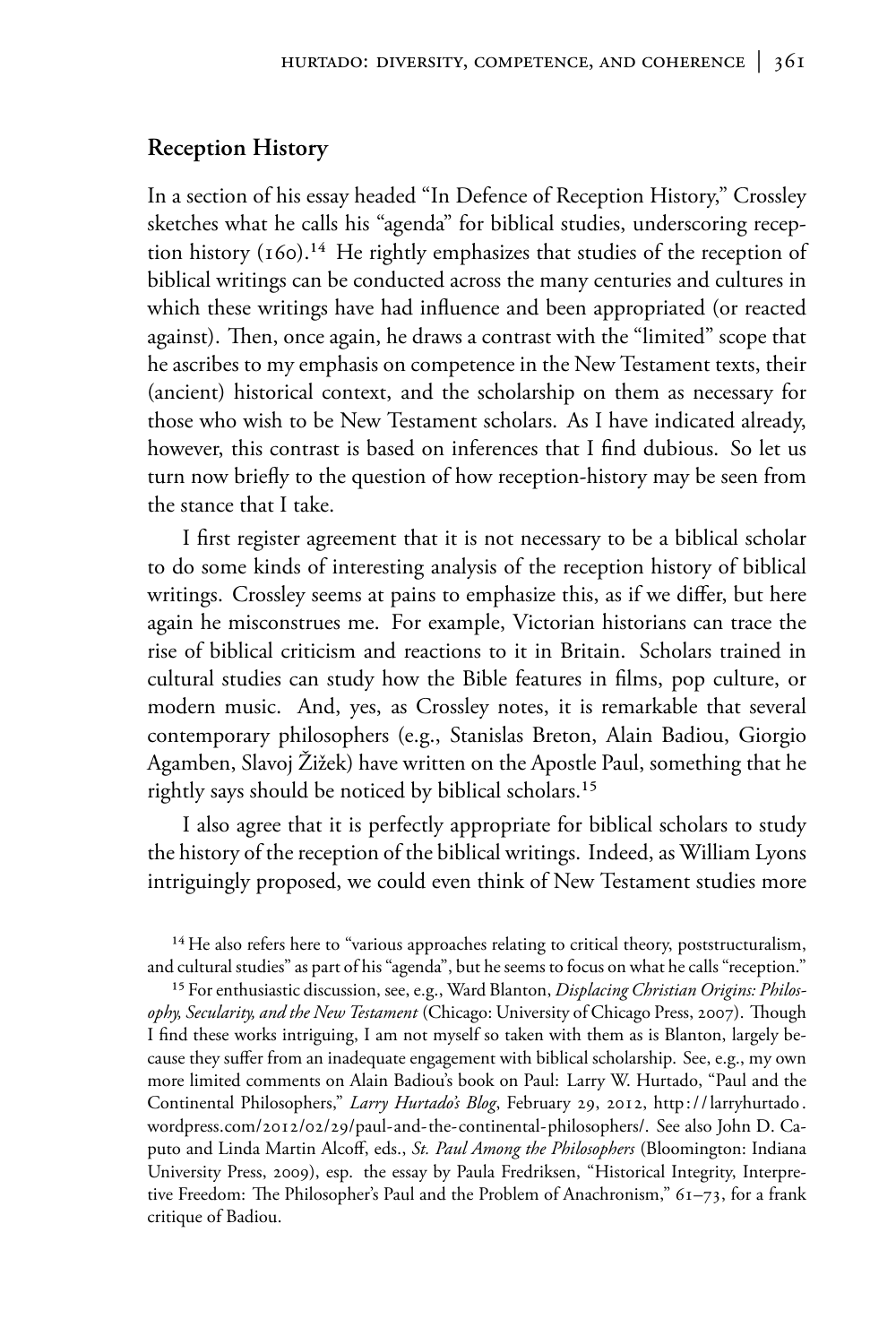broadly as a kind of "reception history."<sup>16</sup> For example, prominent among other things reflected in the New Testament writings is the early Christian "reception" and creative appropriation of the scriptures of ancient Judaism (the Christian Old Testament). Moreover, tracing the development of early Christianity across its formative centuries surely includes analysis of the composition, distribution, use, influence and emerging canonization of the New Testament writings, in short their early reception history. Indeed, as Lyons noted, modern biblical studies is itself a historically-conditioned development reflecting the intellectual and cultural trends of any given time since it first emerged as a discrete discipline in the late eighteenth to early nineteenth century.<sup>17</sup> So, modern biblical scholarship (in all its varied nature) and the scholars who practice it are included in the reception history of the biblical texts.

In short, reception history is certainly in my view not a marginal facet of biblical studies. So, I dissent from Crossley's assumption that an emphasis on New Testament scholars being well grounded in the texts themselves and the historical context in which they appeared and first circulated involves *confining* New Testament scholars to what he portrays (somewhat tendentiously to my mind) as an arid preoccupation with things ancient. Indeed, quite the opposite. I think it is an asset to be able to read the Greek New Testament and draw upon the scholarly investigation of its texts in tracing their subsequent reception history. To be sure, scholars without this competence can observe and comment on the use of the New Testament in this or that culture, period, or medium. But New Testament scholars (with the competence that I urge) would be able, for example, to consider the reception of New Testament writings in light of how they were read and used in the early settings in which they originated and were first used, giving a distinctive perspective on the matter.

#### **Diversity and Coherence**

In the final section of his essay, Crossley turns to concerns about the place and future of biblical studies in modern universities. His seems to urge that

<span id="page-10-0"></span><sup>&</sup>lt;sup>16</sup> William John Lyons, "Hope for a Troubled Discipline? Contributions to New Testament Studies from Reception History," Journal for the Study of the New Testament 33, no. 2  $(2010): 207 - 20.$ 

<span id="page-10-1"></span><sup>&</sup>lt;sup>17</sup> I refer to my own brief discussion of this in Larry W. Hurtado, "The King James Bible and Biblical Scholarship," Expository Times 122, no. 10 (July 2011): 478-89.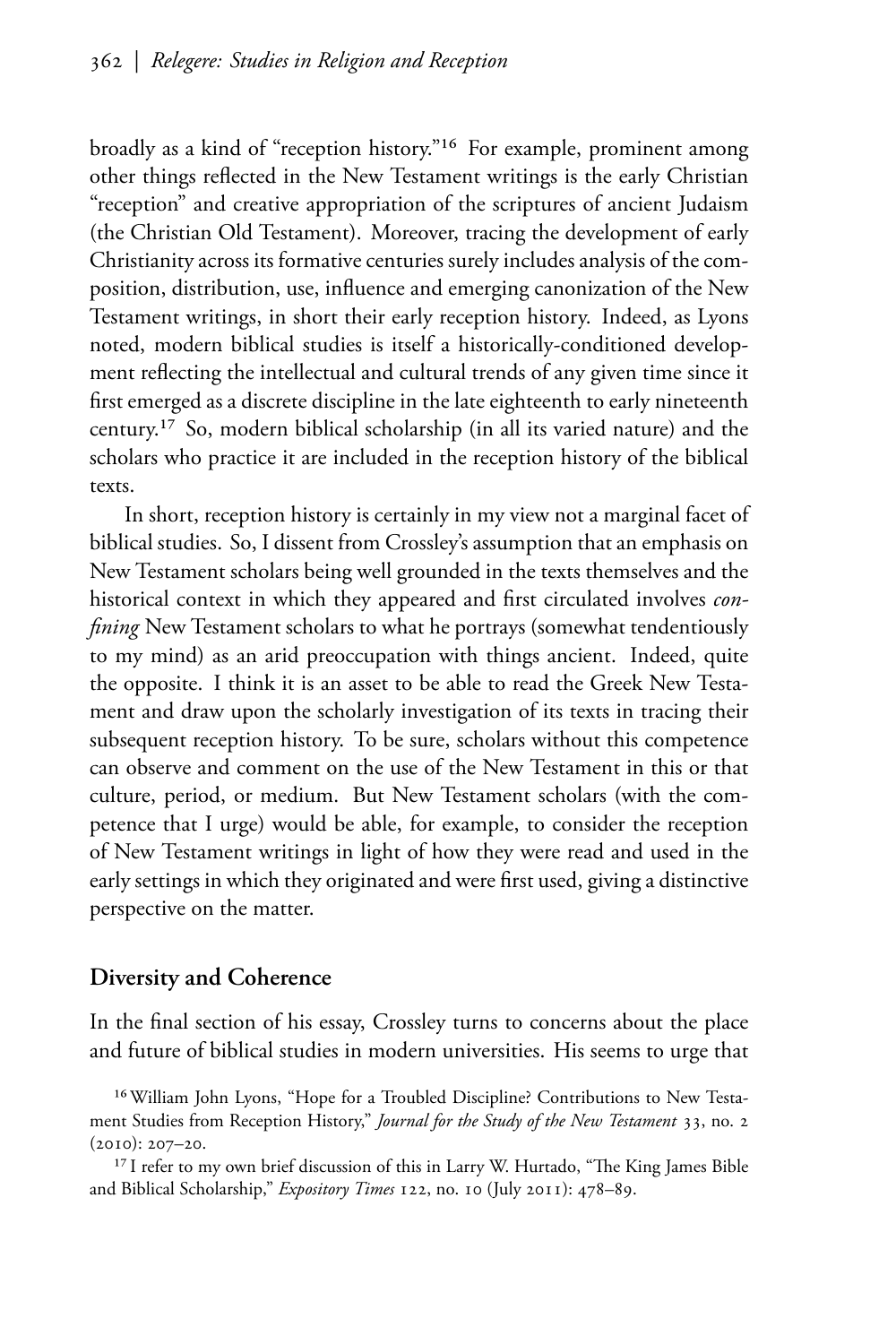the future of biblical scholarship lies in demonstrating active engagement with other disciplines, taking on board theories and approaches from them. I certainly support such engagement, both for the enrichment of biblical scholarship and also for the contributions that we may be able to offer to other disciplines. But it is not entirely clear to me what he thinks constitutes the field or discipline of New Testament studies (and/or biblical studies) as such, or even if there is a field or discipline to define. The diversity that he celebrates is certainly a prominent characteristic of New Testament studies, especially over the last several decades.<sup>18</sup> But can we also identify a basis for a coherence that would allow us to speak of a field or discipline?

I contend that this coherence should be seen precisely in the texts of the New Testament. To be sure, simply to engage these writings in their ancient setting adequately involves acquaintance with a demanding body of other texts, data and approaches.<sup>19</sup> In addition, modern scholars should also be alert to the insights offered in other disciplines. But I propose that it is the investigation of these texts, their literary properties, the forces that prompted them to be written, the religious movement that they reflect, the beliefs and ideas that they attest, and their continuing significance and appropriation that provides the coherence that enables us to speak of "New Testament studies" as a field or discipline in its own right.<sup>20</sup>

Unless I mistake him, Crossley seems not to regard the New Testament writings as quite so important. His references to exegesis in the essay seem to me to have a slight whiff of disdain, and he appears to prefer focusing on the history and politics of readers of the New Testament rather than the New Testament itself. Fair enough. In this, as in other things, "Chacun a son goût." I rather doubt, however, that this sort of focus will constitute a coherent field of study for New Testament scholars collectively. In any case, I think that the New Testament writings have intrinsic qualities and a distinctive significance that fully justify serious and direct engagement with them, and with their subsequent reception as well.

<span id="page-11-0"></span><sup>18</sup> I have noted this in a commissioned survey of scholarship: Larry W. Hurtado, "New Testament Studies in the Twentieth Century," Religion 39, no. 1 (2009): 43-57.

<span id="page-11-1"></span><sup>19</sup> It is now difficult for any one scholar to develop in-depth and independent expertise in the panoply of what is involved, and so it is all the more important for New Testament scholars to work collegially with one another and also with scholars in cognate disciplines and subjects.

<span id="page-11-2"></span><sup>20</sup> As will be apparent, I continue to refer to a "discipline" of New Testament studies, for I contend that there are some basic competences that should characterize it.